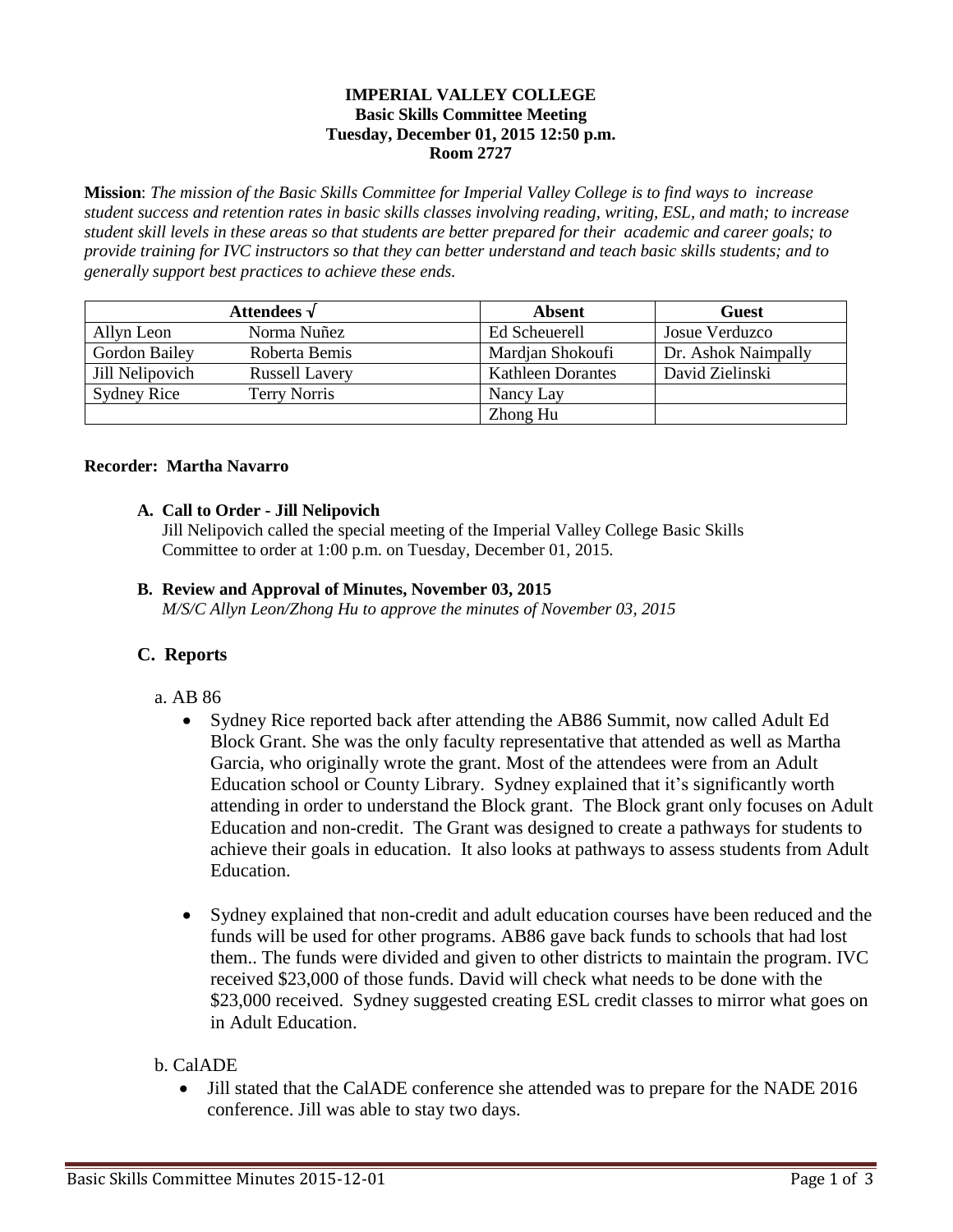A planning meeting for the conference was set. Jill stated that it's a good idea to have the planning meeting before the Research and Planning conference.

# **D. Update on Previous Discussion Items**

## **E. New Discussion**

- a. Embedded Tutor Program
	- Josue Verduzco presented a revised Embedded Tutor Program request. Josue made some revisions to the original request to reflect faculty salaries. After revising the original request, the amount was reduced to \$61,232.72. Josue asked the Basic Skills Committee how much they are able to fund. He added that the Student Equity Committee agreed to fund but a specific amount was not provided. Jose stated that this would be a good opportunity to invest in a higher level of tutoring and Embedded Tutor program.
	- Josue was able to find faculty for 12 English classes, 19 for math and 7 for ESL. Josue stated that three tutors with a Master's Degree have been hired. Tutors sent to classrooms will have a high level of expertise and education. He added that the lab now has a good solid tutor staff. Tutors sent to classrooms will be seasonal.
	- Since the Embedded tutor has been successful, David Zielinski suggested making the program continual and expand into other areas that are interested. Josue stated that they are finalizing the tutor manual.
	- Josue presented and discussed retention and success rates of the Embedded Tutor program offered in spring 2015. In order for the results not to be skewed, he used three different semesters, morning, afternoon and evening classes, full time and part time faculty. Not only did the program helped with retention rates, but also the level of understanding the class.
	- Jill explained that last year's Basic Skills allocation money has been spent. The allocation was reduce from \$190,000 to \$170,000. Jill will meet with Dixie Krimm to check the budget and make sure everything has been allocated before voting on funds for the Embedded Tutor program. She will then meet with Ted Ceasar and Norma Nuñez to talk about funding through Student Equity.
	- b. Winter Tutors
		- Jill met with Ted Ceasar to discuss funding for tutors for the winter session. Ted agreed to use Student Equity funds.
- c. Algebra Boot Camp
	- Jill stated that students enrolled in college algebra, trigonometry and pre-calculus lack basic skills concepts, therefore, they struggle with algebra. Jill added that 85% to 90% of these students come from Math 91. The idea is to go back to math 81 topics.